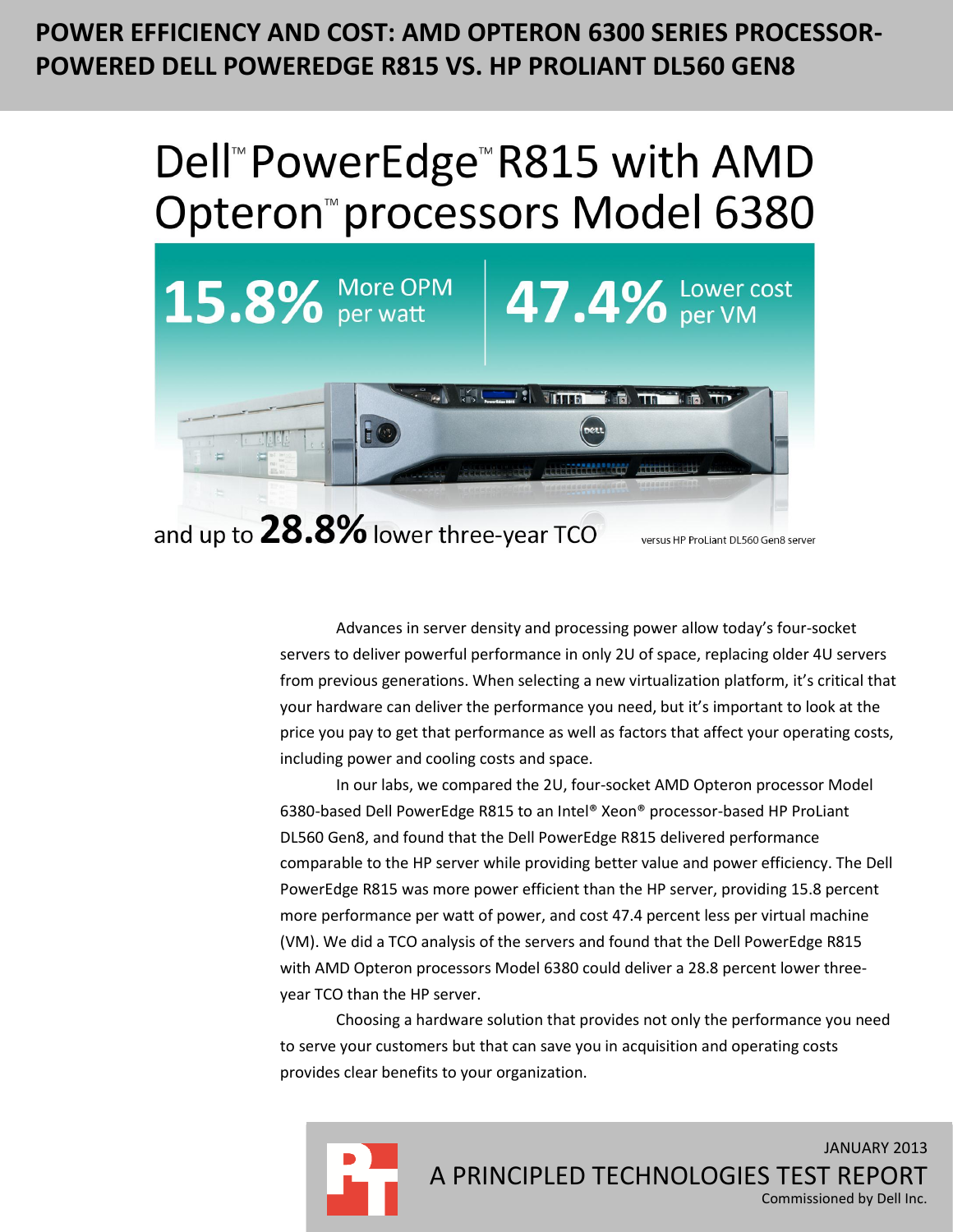# **GET MORE POWER EFFICIENCY AT A LOWER COST**

The performance your servers deliver is important, but you must also consider how the hardware you purchase for your data center affects overall costs. Selecting power-efficient servers that maximize performance and space is a great strategy to reduce costs.

We found that in our tests the AMD Opteron processor Model 6380 processorpowered Dell PowerEdge R815 server did this better than the HP ProLiant DL560 Gen8. Both servers supported 16 Hyper-V™ VMs and delivered comparable performance in 2U of rack space, varying only by 1.4 percent, and we compared the power-efficiency, cost per VM, and three-year total cost of ownership (TCO) of the servers (see below for details).

To test performance, we used an OLTP workload that accesses databases and reports results in orders per minute (OPM) that systems can handle. We intended the workload to be indicative of a heavy load in order to stress the server. In our tests, both host servers and all VMs ran Microsoft Windows Server® 2012 (with the Hyper-V role on the hosts for the VMs) and Microsoft SQL Server® 2012 databases. For more information about the test systems, se[e Appendix A.](#page-7-0) For step-by-step details on how we tested, see [Appendix B.](#page-9-0)

### **Get more performance out of each watt of power**

Continual operating expenses such as power and cooling have a great impact on your bottom line. Finding a server that delivers the high performance you want while using less power to do so is a way to mitigate these soaring costs. In our tests, we found that the power-efficient Dell PowerEdge R815 with AMD Opteron processors Model 6380 delivered 15.8 percent more performance per watt of power consumed than did the HP ProLiant DL560 Gen8 (see Figure 1).



**Figure 1: The Dell PowerEdge R815 delivered 15.8 percent more performance/watt than the HP ProLiant DL560 Gen8 did.**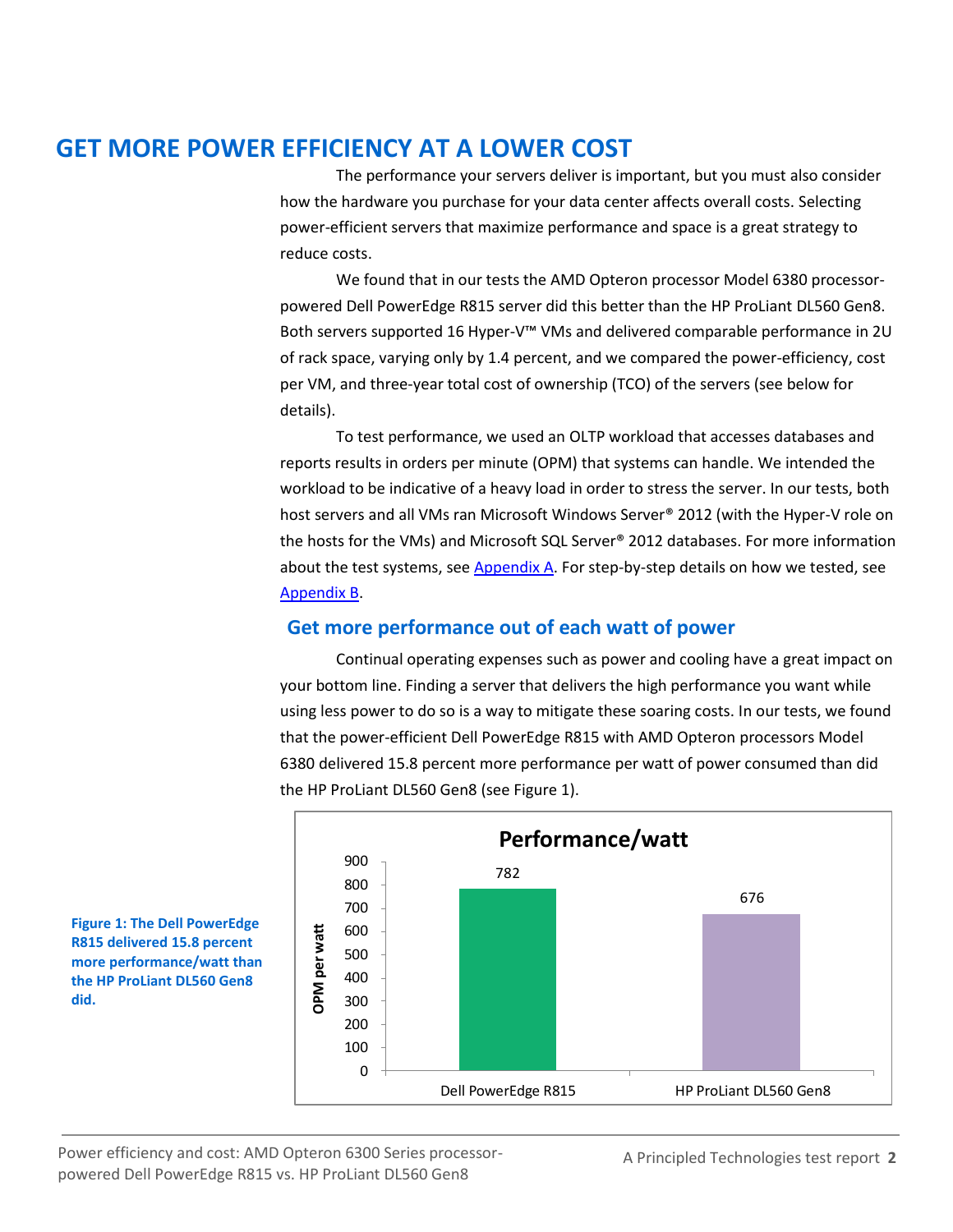#### **Lower cost per VM**

After you've targeted the amount of performance you require and can verify a server will deliver that for you, it's time to compare cost. As Figure 2 shows, the AMD Opteron processor Model 6380-powered Dell PowerEdge R815 cost up to 47.4 percent less per VM than the HP ProLiant DL560 Gen8.



**Figure 2: The Dell PowerEdge R815 with AMD Opteron processors Model 6380 cost 47.7 percent less per VM than the HP ProLiant DL560 Gen8.**

### **Comparing TCO for the two servers**

As Figure 3 shows, the Dell PowerEdge R815 with AMD Opteron processors Model 6380 can deliver up to a 28.8 percent lower three-year TCO than the Intel processor-based HP ProLiant DL560 Gen8.



**R815 with AMD Opteron processors Model 6380 can deliver up to 28.8 percent lower three-year TCO than the HP ProLiant DL560 Gen8.**

**Figure 3: The Dell PowerEdge** 

Figure 4 shows our estimate of key costs for the two configurations. We include the following capital expenses: the cost of the servers and three-year vendor support, the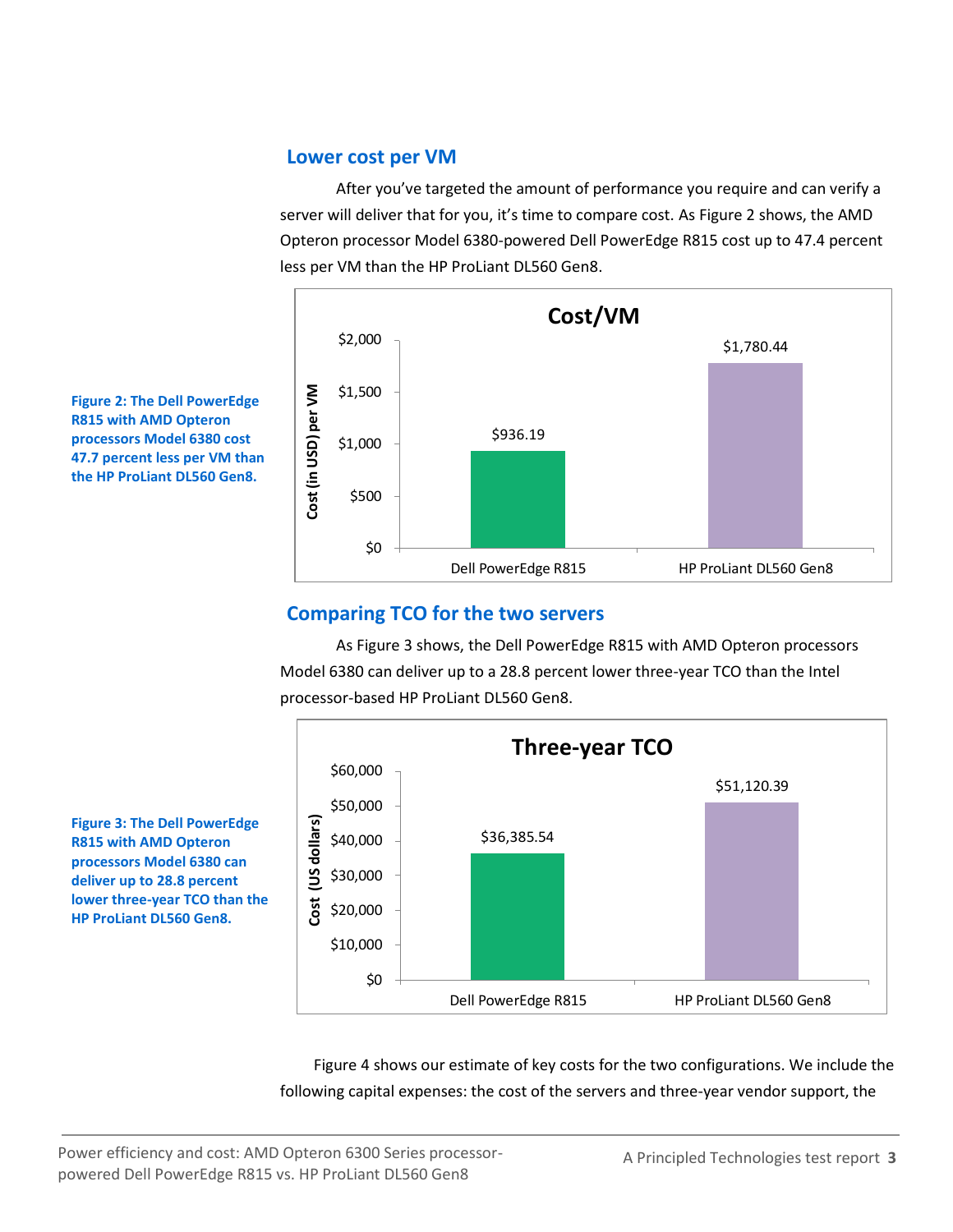cost of the operating system, and three-year software assurance. We also include threeyear power and cooling costs based on the power utilization measured during the tests we ran. We used a SQL Server workload to stress the systems for this analysis but could have picked any heavy workload. We recognize that the typical enterprise would have a mix of underlying applications, therefore we do not include the price of the application (in this case SQL Server) in our cost analysis.

|                                                             | <b>Dell PowerEdge</b><br><b>R815</b> | <b>HP ProLiant DL560</b><br>Gen8 |
|-------------------------------------------------------------|--------------------------------------|----------------------------------|
| Hardware                                                    | \$14,979.00                          | \$28,487.00                      |
| Windows Server 2012 Datacenter Edition with 3-year Software |                                      |                                  |
| Assurance                                                   | \$16,831.50                          | \$16,831.50                      |
| 3-year hardware support                                     | \$2,564.00                           | \$3,094.00                       |
| 3-year power and cooling costs (PUE=1.8)                    | \$2,011.04                           | \$2,707.89                       |
| <b>Total</b>                                                | \$36,385.54                          | \$51,120.39                      |

**Figure 4: Key costs and total three-year TCO for the two servers.**

Hardware prices are for the following configurations:

- One Dell PowerEdge R815 rack server with 4 x AMD 6380 processors (2.5 GHz, 16 core), 32 x 8GB PC3L-10600R memory, and 2 x 146GB 15K SAS HDDs.
- One HP ProLiant DL560 Gen8 rack server with 4 x Intel Xeon processors E5-4650 (2.7 GHz, 8 core), 32 x 8GB PC3L-10600R memory, and 2x 146GB 15K SAS HDDs.

All prices are list prices before any discounts, and do not include shipping or handling costs or taxes.

Hardware support prices are from the stores on the Dell and HP Web sites. For the Dell PowerEdge R815 server, we include the price for 3-Year ProSupport and Mission Critical 4HR 7x24 Onsite Pack. For the HP server, we include the price for 3-Year, 4-Hour 24x7 DL560 ProCare Service.

For the OS price, we include the price on the Microsoft site for two license packs of Windows Server 2012 Data Center Edition and include three years Software Assurance at 25 percent of the license cost per year.

We calculated the power and cooling costs using the average power (power under load) and idle power we measured while running our performance tests (see Figure 5). We averaged the two power measurements for each server to create a typical power result. We then calculated kWh for that result over the course of a year (8766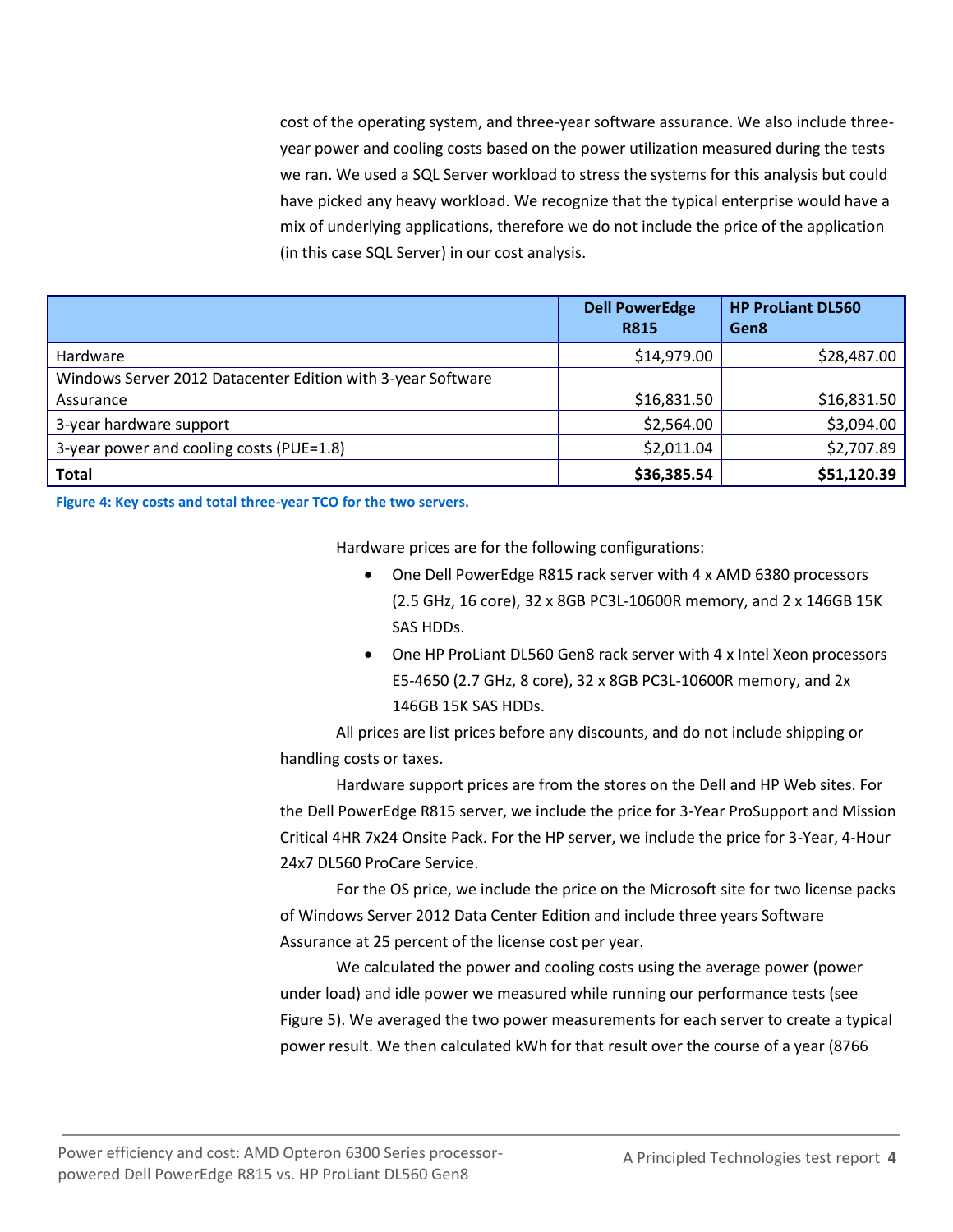hours), and multiplied by the average US commercial cost per kWh of \$.0988<sup>1</sup> to yield an annual energy cost for power. We multiplied that by 3 for the three-year cost. We assumed a Power Usage Effectiveness (PUE) of 1.8 and used that to calculate a threeyear energy cost that included both power and cooling.

|                          | Average<br>power (W) | <b>Idle</b><br>power<br>(W) | <b>Typical</b><br>power<br>(W) | kWh      | Annual<br>energy cost<br>for power | 3-year<br>energy cost<br>for power | 3-year energy<br>cost for power<br>and cooling |
|--------------------------|----------------------|-----------------------------|--------------------------------|----------|------------------------------------|------------------------------------|------------------------------------------------|
| Dell PowerEdge           |                      |                             |                                |          |                                    |                                    |                                                |
| R815                     | 630                  | 230                         | 430                            | 3,769.38 | \$372.41                           | \$1,117.24                         | \$2,011.04                                     |
| <b>HP ProLiant DL560</b> |                      |                             |                                |          |                                    |                                    |                                                |
| Gen8                     | 740                  | 418                         | 579                            | 5,075.51 | \$501.46                           | \$1,504.38                         | \$2,707.89                                     |

**Figure 5: Energy cost calculations for the two servers.**

### **WHAT WE FOUND**

We completed three test runs on both servers, and report the median result. Figure 6 details the performance, in orders per minute, that the servers achieved, broken down by VM. While running 16 database VMs, the Dell PowerEdge R815 performed comparably to the HP ProLiant DL560 Gen8, with only a 1.4 percent difference in performance.

|                  | <b>Dell PowerEdge R815</b> | <b>HP ProLiant DL560 Gen8</b> |
|------------------|----------------------------|-------------------------------|
| VM <sub>1</sub>  | 30,289                     | 31,402                        |
| <b>VM2</b>       | 31,127                     | 31,154                        |
| VM <sub>3</sub>  | 30,943                     | 31,076                        |
| VM <sub>4</sub>  | 30,594                     | 31,307                        |
| VM <sub>5</sub>  | 30,703                     | 31,276                        |
| VM <sub>6</sub>  | 31,105                     | 31,223                        |
| VM <sub>7</sub>  | 30,844                     | 31,324                        |
| VM <sub>8</sub>  | 30,392                     | 31,231                        |
| VM <sub>9</sub>  | 30,913                     | 31,282                        |
| <b>VM 10</b>     | 30,670                     | 31,202                        |
| <b>VM 11</b>     | 31,087                     | 31,416                        |
| <b>VM 12</b>     | 31,015                     | 31,206                        |
| <b>VM 13</b>     | 30,931                     | 30,971                        |
| <b>VM 14</b>     | 31,053                     | 31,305                        |
| <b>VM 15</b>     | 30,674                     | 31,390                        |
| VM 16            | 30,523                     | 31,269                        |
| <b>Total OPM</b> | 492,863                    | 500,034                       |

**Figure 6: Performance, in OPM, that the servers delivered.**

 $\overline{\phantom{a}}$ 

<sup>&</sup>lt;sup>1</sup> [http://www.eia.gov/electricity/monthly/epm\\_table\\_grapher.cfm?t=epmt\\_5\\_06\\_a](http://www.eia.gov/electricity/monthly/epm_table_grapher.cfm?t=epmt_5_06_a)

Power efficiency and cost: AMD Opteron 6300 Series processorpowered Dell PowerEdge R815 vs. HP ProLiant DL560 Gen8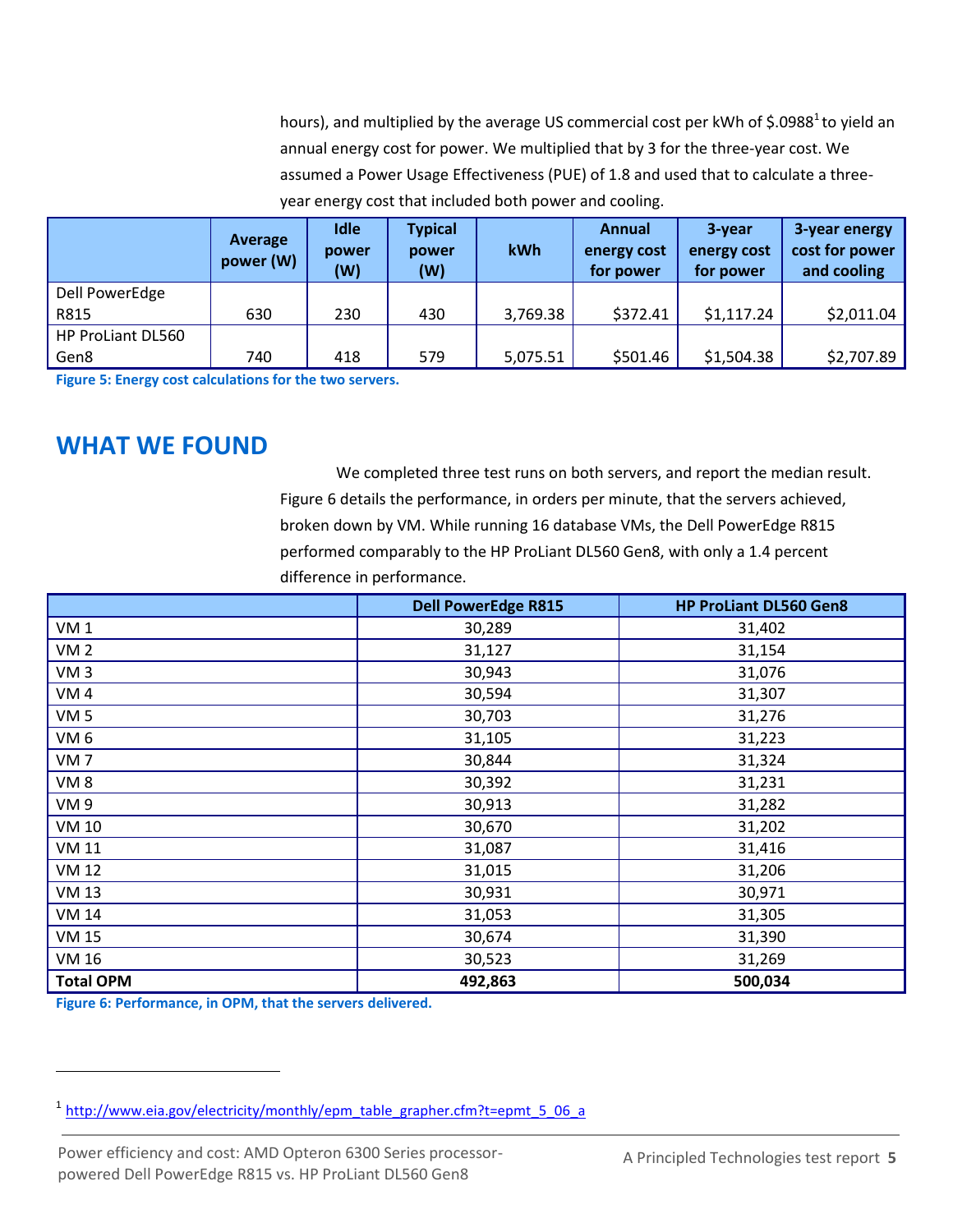Figure 7 shows the average processor utilization, power in watts that the servers consumed during our tests, and the performance (OPM)/watt that they delivered. The processor utilization shows that our test workload is adequately stressing the host servers.

|                               | <b>Dell PowerEdge R815</b> | <b>HP ProLiant DL560 Gen8</b> |
|-------------------------------|----------------------------|-------------------------------|
| Average processor utilization | 86.1%                      | 85.8%                         |
| Average power(W)              | 630                        | 740                           |
| Performance/watt              | 782                        | 676                           |

**Figure 7: Average processor utilization, power in watts, and OPM/watt for the servers during our tests.**

Figure 8 compares the cost of the two servers. Prices are taken from the Dell and HP Web sites, respectively, and do not include discounts, tax, or shipping prices.

|            | <b>Dell PowerEdge R815</b> | <b>HP ProLiant DL560 Gen8</b> |
|------------|----------------------------|-------------------------------|
| Total cost | \$14,979.00                | \$28,487.00                   |
| Cost/VM    | \$936.19                   | \$1,780.44                    |

**Figure 8: Cost comparison for the two servers.**

# **WHAT WE TESTED**

#### **About the Dell PowerEdge R815**

The Dell PowerEdge R815 is a four-socket server that takes up just 2U of rack space to maximize rack density. According to Dell, the PowerEdge R815 offers a combination of value and performance by using AMD Opteron 6300 Series processors, up to 1TB of memory in 32 DIMM slots, and energy-efficient technologies including high capacity fans that spin with regard to workload demand and volt regulators. The PowerEdge R815 supports a number of hot-plug hard drive options, including SAS and SATA SSDS and SAS, SATA, and near-line SAS HDDs, holding up to 6TB internally. For more information about the Dell PowerEdge R815, visit

[http://www.dell.com/us/enterprise/p/poweredge-r815/pd.](http://www.dell.com/us/enterprise/p/poweredge-r815/pd)

#### **About the AMD Opteron 6300 Series**

The AMD Opteron 6300 Series seeks to deliver performance for demanding workloads while reducing costs for organizations purchasing servers. The AMD Opteron 6380 processor, part of the 6300 series, features 16 cores, clocks at up to 3.4GHz with AMD Turbo CORE Max Frequency, and has 16MB L3 cache. The AMD Opteron 6380 processor also supports AMD Virtualization Technology and AMD-P (Power Management).

To learn more about AMD Opteron 6300 Series processors, visit [http://www.amd.com/us/products/server/processors/6000-series](http://www.amd.com/us/products/server/processors/6000-series-platform/6300/pages/6300-series-processors.aspx%231)[platform/6300/pages/6300-series-processors.aspx#1.](http://www.amd.com/us/products/server/processors/6000-series-platform/6300/pages/6300-series-processors.aspx%231)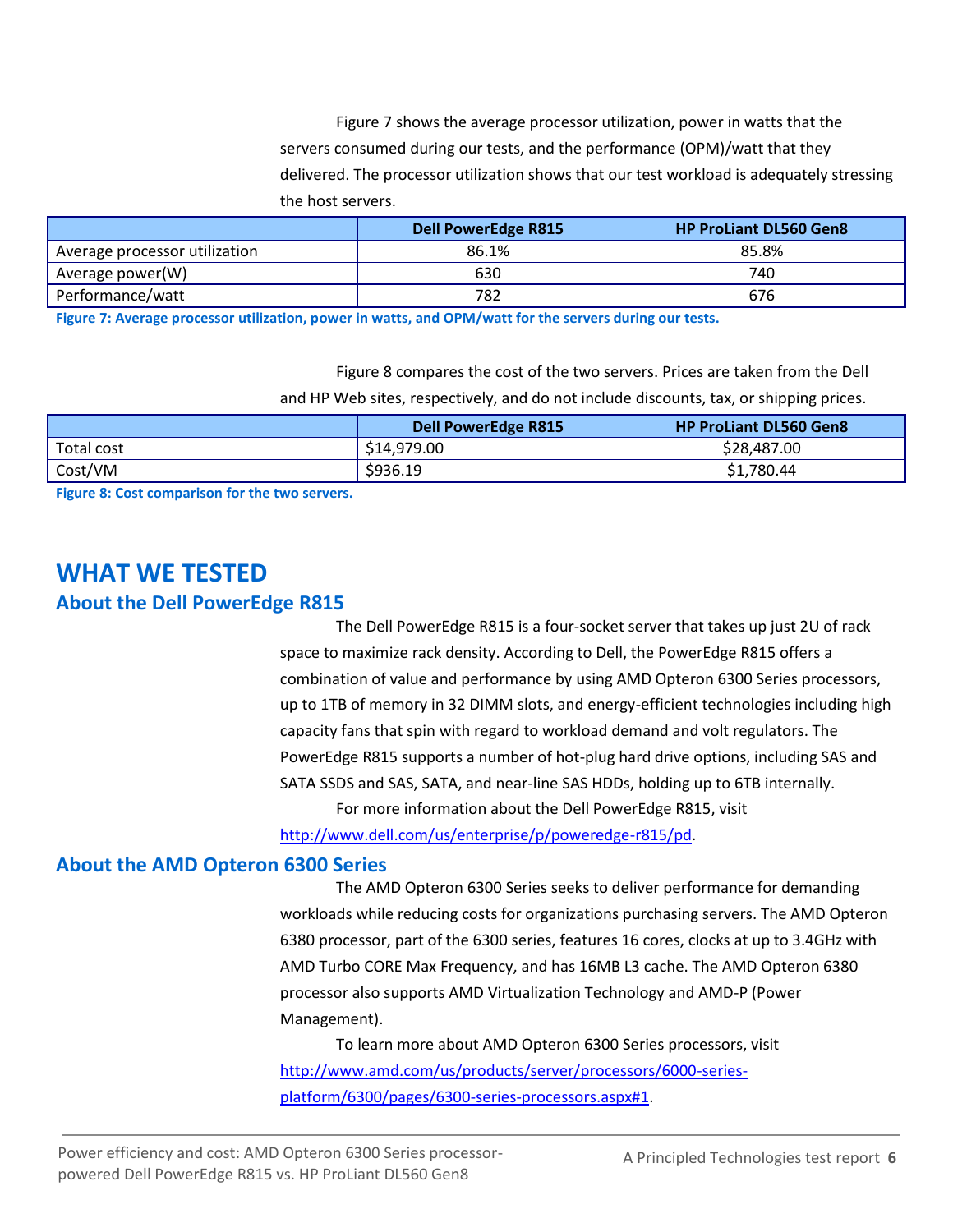#### **About DVD Store Version 2.1**

To create our real-world ecommerce workload, we used the DVD Store Version 2.1 (DS2) benchmarking tool. DS2 models an online DVD store, where customers log in, search for movies, and make purchases. DS2 reports these actions in orders per minute that the system could handle, to show what kind of performance you could expect for your customers. The DS2 workload also performs other actions, such as adding new customers, to exercise the wide range of database functions you would need to run your ecommerce environment.

# **IN CONCLUSION**

With advances in processing power, it's now possible to upgrade your older 4U, four-socket servers to newer and more powerful 2U, four-socket servers and achieve powerful performance. Additionally, the servers you select should provide the high performance levels you expect while simultaneously providing great purchase cost value and maximizing performance per watt, in an effort to keep your data center costs low.

In our tests, we found that the AMD Opteron processor Model 6380-powered Dell PowerEdge R815 provided similar performance to its competitor, the HP ProLiant DL560 Gen8, while providing benefits in the realms of power-efficiency and value. The Dell PowerEdge R815 delivered a 47.4 percent lower per-VM cost than the HP ProLiant DL560 Gen8, while delivering 15.8 percent more OPM per watt than the HP server did.

Due to these possible savings with the Dell solution, we found that the AMD Opteron processor Model 6380-powered Dell PowerEdge R815 could deliver up to an 28.8 percent lower three-year TCO than the HP ProLiant DL560 Gen8.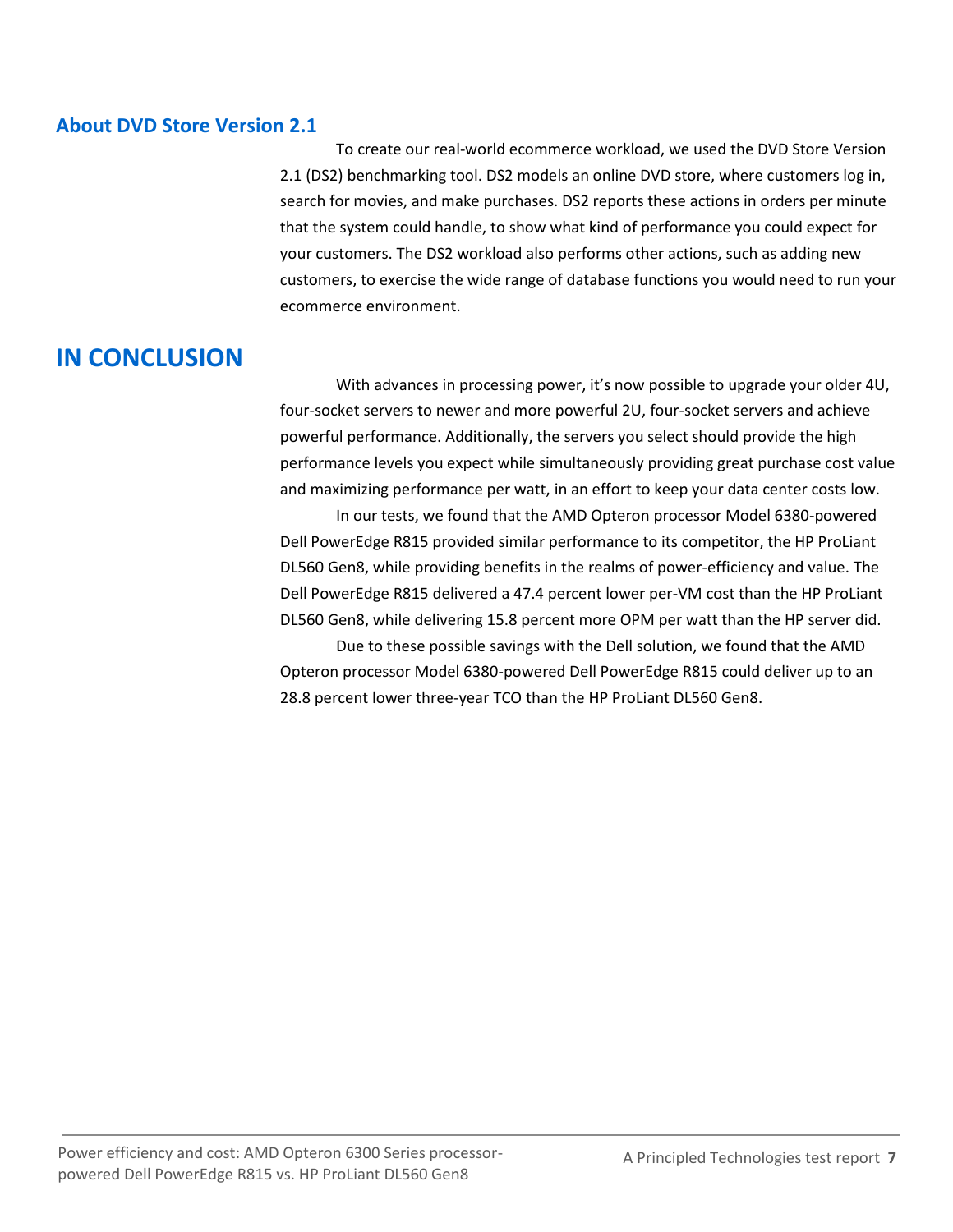# <span id="page-7-0"></span>**APPENDIX A – SYSTEM CONFIGURATION INFORMATION**

Figure 9 provides detailed configuration information for the test servers, and Figure 10 details the configuration of the storage arrays we used for testing.

| <b>System</b>                             | <b>Dell PowerEdge R815</b>                 | <b>HP ProLiant DL560 Gen8</b>  |  |
|-------------------------------------------|--------------------------------------------|--------------------------------|--|
| General                                   |                                            |                                |  |
| Number of processor packages              | $\pmb{4}$                                  | 4                              |  |
| Number of cores per processor             | 16                                         | 8                              |  |
| Number of hardware threads per core       | $\mathbf{1}$                               | $\overline{2}$                 |  |
| <b>CPU</b>                                |                                            |                                |  |
| Vendor                                    | AMD                                        | Intel                          |  |
| Name                                      | Opteron                                    | Xeon                           |  |
| Model number                              | 6380                                       | E5-4650                        |  |
| Socket type                               | G34                                        | <b>FCLGA2011</b>               |  |
| Core frequency (GHz)                      | 2.50                                       | 2.70                           |  |
| <b>Bus frequency</b>                      | $6.4$ GT/s                                 | $8$ GT/s                       |  |
| L1 cache                                  | 8 x 64 KB instruction                      | 8 x 32 KB instruction          |  |
|                                           | 16 x 16 KB data                            | 8 x 32 KB data                 |  |
| L <sub>2</sub> cache                      | <b>16 MB</b>                               | 8 x 256 KB                     |  |
| L3 cache                                  | 16 MB (shared)                             | 20 MB (shared)                 |  |
| <b>Platform</b>                           |                                            |                                |  |
| Vendor and model number                   | Dell PowerEdge R815                        | HP ProLiant BL560 Gen8         |  |
| Motherboard model number                  | G53V4                                      | 346920-001                     |  |
| <b>BIOS</b> name and version              | Dell 3.0.4 (12/19/2012)                    | HP P77 (12/14/2012)            |  |
| <b>BIOS settings</b>                      | Maximum performance<br>Maximum performance |                                |  |
| <b>Memory module(s)</b>                   |                                            |                                |  |
| Total RAM in system (GB)                  | 256                                        | 256                            |  |
| Vendor and model number                   | Hynix HMT31GR7BFR4A-H9                     | Samsung M393B1K70DH0-YH9       |  |
| <b>Type</b>                               | PC3L-10600R                                | PC3L-10600R                    |  |
| Speed (MHz)                               | 1,333                                      | 1,333                          |  |
| Speed running in the system (MHz)         | 1,333                                      | 1,333                          |  |
| Timing/Latency (tCL-tRCD-tRP-<br>tRASmin) | $9 - 9 - 9 - 36$                           | 9-9-9-36                       |  |
| Size (GB)                                 | 8                                          | 8                              |  |
| Number of RAM module(s)                   | 32                                         | 32                             |  |
| Chip organization                         | Double-sided                               | Double-sided                   |  |
| Rank                                      | Dual                                       | Dual                           |  |
| OS/hypervisor                             |                                            |                                |  |
| Name                                      | Windows Server 2012 Datacenter             | Windows Server 2012 Datacenter |  |
| <b>Build number</b>                       | 9200                                       | 9200                           |  |
| File system                               | <b>NTFS</b>                                | <b>NTFS</b>                    |  |
| Kernel                                    | ACPI x64-based PC                          | ACPI x64-based PC              |  |
| Language                                  | English                                    | English                        |  |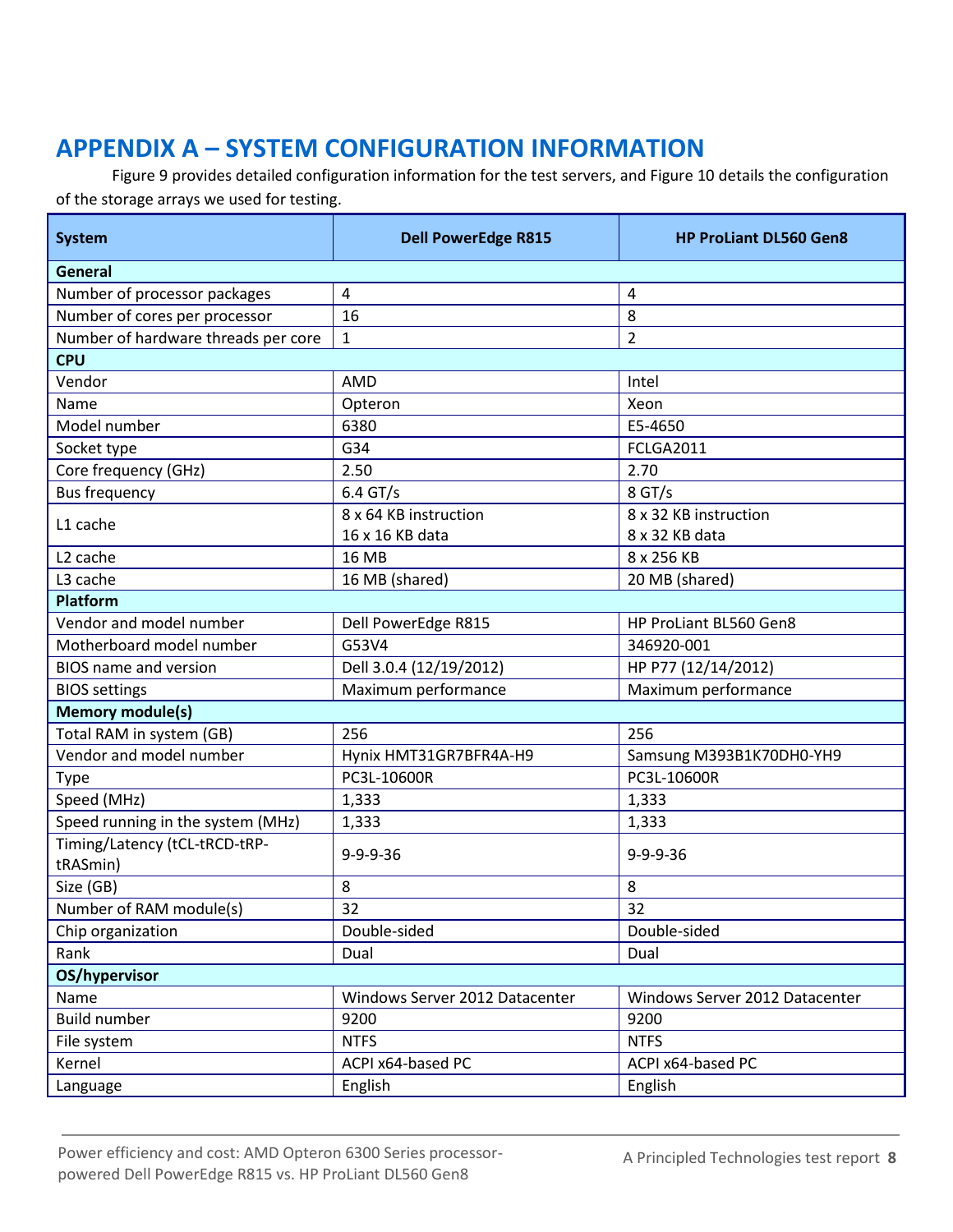| <b>System</b>           | <b>Dell PowerEdge R815</b>               | <b>HP ProLiant DL560 Gen8</b> |  |  |
|-------------------------|------------------------------------------|-------------------------------|--|--|
| <b>RAID controller</b>  |                                          |                               |  |  |
| Vendor and model number | Dell PERC H200                           | HP Smart Array P420i          |  |  |
| Firmware version        | 7.01.09.00                               | 3.22                          |  |  |
| Driver version          | 2.0.55.84 (3/12/2012)                    | 64.24.2.64 (9/5/2012)         |  |  |
| <b>Hard drives</b>      |                                          |                               |  |  |
| Vendor and model number | Dell ST9146852SS                         | HP EH0146FAWJB                |  |  |
| Number of drives        | $\overline{2}$                           | $\overline{2}$                |  |  |
| Size (GB)               | 146                                      | 146                           |  |  |
| <b>RPM</b>              | 15K                                      | 15K                           |  |  |
| Type                    | <b>SAS</b>                               | SAS                           |  |  |
| <b>Ethernet adapter</b> |                                          |                               |  |  |
| Vendor and model number | Broadcom® BCM5709c NetXtreme® II<br>GigE | HP NC375T Gigabit Ethernet    |  |  |
| Number of ports         | 4                                        | 4                             |  |  |
| Type                    | PCIe                                     | PCIe                          |  |  |
| Driver version          | 7.4.23.0 (9/6/2012)                      | 14.8.1.13 (2/23/2012)         |  |  |
| <b>USB ports</b>        |                                          |                               |  |  |
| Number                  | 4                                        | 4                             |  |  |
| Type                    | 2.0                                      | 2.0                           |  |  |

**Figure 9: Detailed configuration information for the test servers.**

| <b>Storage array</b>                         | <b>Dell EqualLogic PS6010XV</b> |
|----------------------------------------------|---------------------------------|
| Arrays                                       | $\overline{2}$                  |
| Number of active storage controllers         | 2                               |
| Number of active storage ports               | 6                               |
| Firmware revision                            | 6.0.2                           |
| Switch number/type/model                     | Dell PowerConnect™ 6248         |
| First disk type                              |                                 |
| Disk vendor and model number                 | Seagate ST3300655SS             |
| Disk size (GB)                               | 300                             |
| Disk buffer size (MB)                        | 16                              |
| Disk RPM                                     | 15K                             |
| Disk type                                    | SAS                             |
| Second disk type                             |                                 |
| Disk vendor and model number                 | Seagate ST3600057SS             |
| Disk size (GB)                               | 600                             |
| Disk buffer size (MB)                        | 16                              |
| Disk RPM                                     | 15K                             |
| Disk type                                    | SAS                             |
| EqualLogic Host Software for Windows version | 4.5.0                           |

**Figure 10: Detailed configuration information about our test storage.**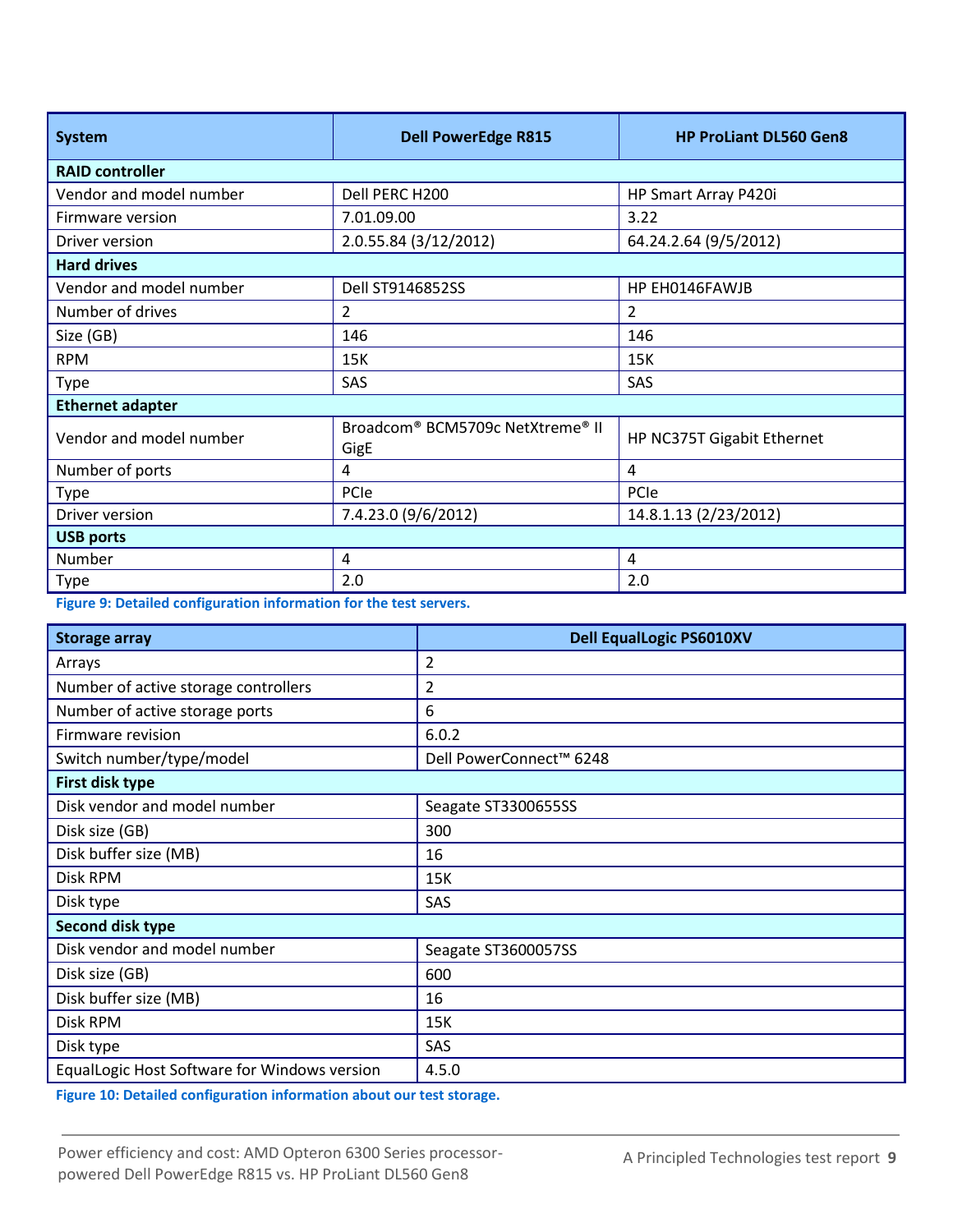# <span id="page-9-0"></span>**APPENDIX B - HOW WE TESTED**

### **Configuring the Dell PowerEdge R815 and the HP ProLiant DL560 Gen8**

The Dell PowerEdge R815 and the HP ProLiant DL560 Gen8 used Windows Server 2012 Datacenter Edition and Microsoft Hyper-V to host 16 VMs with Microsoft SQL Server 2012 installed. The guest OS was also Windows Server 2012 Datacenter Edition.

#### **Installing Microsoft Windows Server 2012 Datacenter Edition**

- 1. Insert the installation media into the CD/DVD drive, and restart the server.
- 2. When the option appears, press F11 to enter the Boot Manager.
- 3. Select SATA Optical Drive, and press Enter.
- 4. When the installation prompts you to boot from DVD, press any key.
- 5. When the installation screen appears, click My language is English.
- 6. Leave language, time/currency format, and input method as default, and click Next.
- 7. Click Install now.
- 8. When the Windows Setup window appears and the installation prompts you to go online to install updates, click No thanks.
- 9. Select Windows Server 2012 Datacenter (Server with a GUI), and click Next.
- 10. Check I accept the license terms, and click Next.
- 11. Click Custom: Install Windows only (advanced).
- 12. Press Alt+A to open advanced partition options. Delete any partitions until there is only Drive 0 Unallocated Space.
- 13. Select Drive 0 Unallocated Space, and click Next, at which point Windows installation begins. After installation completes, Windows restarts automatically.
- 14. When the Settings page appears, fill in the Password and Reenter Password fields with the same password.
- 15. Log in with the password you set up earlier.

#### **Creating New Disks in Windows Server 2012 Datacenter Edition**

- 1. In the Server Manager window, click Tools, and click Computer Management.
- 2. In the left pane, click Disk Management.
- 3. On the unallocated disk, right-click the disk name, and click Online. Right-click the disk name again, and click Initialize Disk. When the Initialize Disk window pops up, select MBR (Master Boot Record), and click OK.
- 4. After the disk initializes, right-click the shaded area, and click New Simple Volume.
- 5. On the New Simple Volume Wizard pop-up, click Next.
- 6. Select a size (we selected Maximum), and click Next.
- 7. Assign a drive letter, and click Next.
- 8. Select Format this volume with the following settings, and leave the default settings. Click Next.
- 9. Click Finish.

#### **Configuring Windows Update**

- 1. In the left pane of the Server Manager window, click Local Server.
- 2. In the main frame, next to Windows Update, click Not configured.
- 3. In the main pane of the Windows Update window, click Let me choose my settings.
- 4. Under Important updates, select Never check for updates (not recommended), and click OK.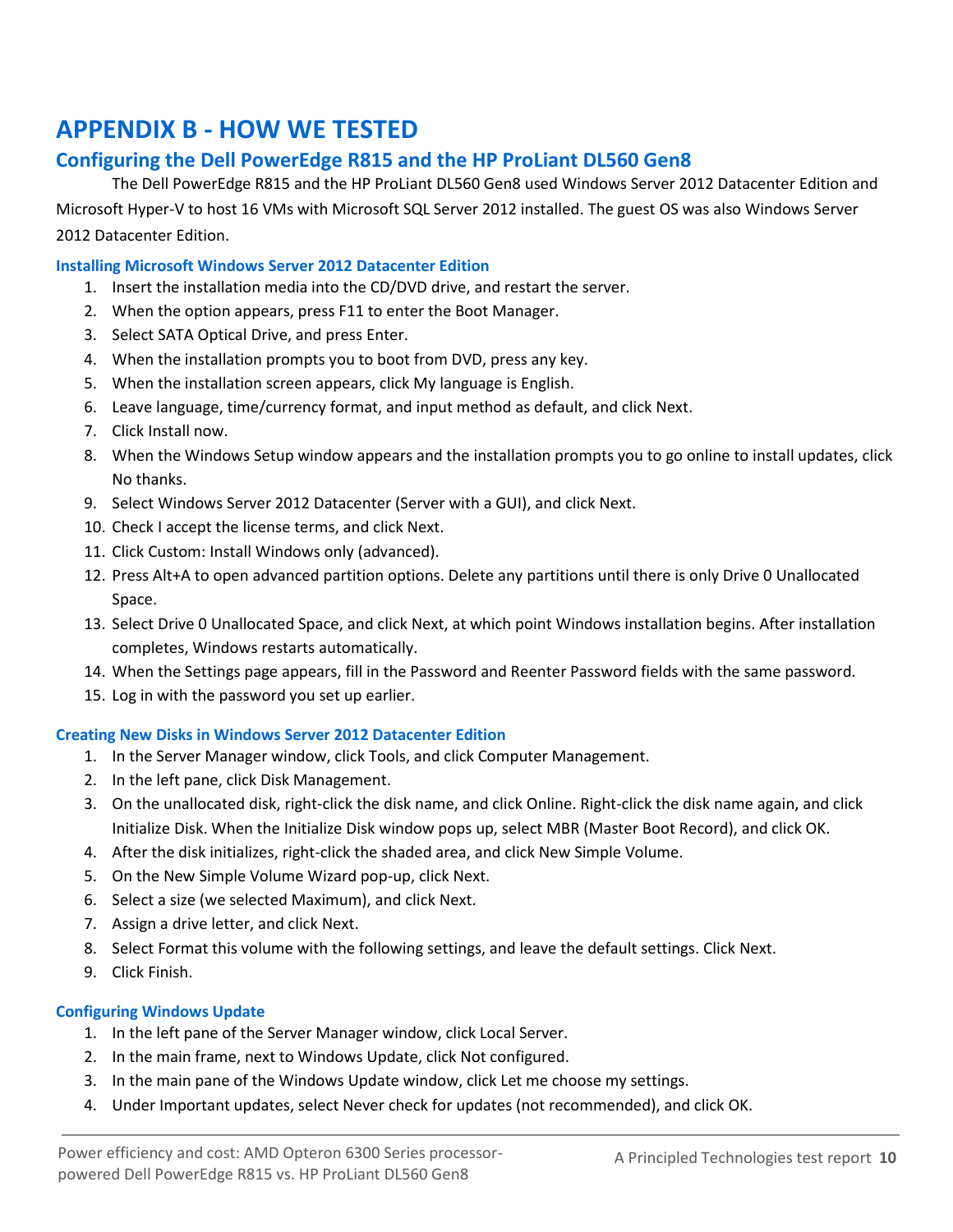- 5. In the left pane, click Check for updates, and install all available updates.
- 6. Close the Windows Update window.

#### **Configuring Windows Firewall**

- 1. In Server Manager, click Tools $\rightarrow$  Windows Firewall with Advanced Security.
- 2. In the Overview section, click Windows Firewall Properties.
- 3. In the Domain Profile tab, for Firewall state, click Off.
- 4. In the Private Profile tab, for Firewall state, click Off.
- 5. In the Public Profile tab, for Firewall state, click Off.
- 6. Click OK.
- 7. Close the Windows Firewall Properties window.

#### **Setting up Remote Desktop**

- 1. In the Local Server tab of the Server Manager window, next to Remote Desktop, click Disabled.
- 2. In the System Properties window that appears, in the Remote Desktop section, select the Allow remote connections to this computer radio button, and click OK when the warning message appears.
- 3. Uncheck Allow connections only from computers running Remote Desktop with Network Level Authentication (recommended), and click OK.

#### **Disabling IE Enhanced Security Configuration**

- 1. In the Local Server tab of the Server Manager window, next to IE Enhanced Security Configuration, click On.
- 2. In the Internet Explorer Enhanced Security Configuration window, select the Off radio buttons for both Administrators and Users, and click OK.

#### **Adding the Hyper-V role**

- 1. In Server Manager, click Manage $\rightarrow$  Add Roles and Features.
- 2. At the Before you begin screen, click Next.
- 3. At the Select installation type, leave the default selection of Role-based or feature-based installation, and click Next.
- 4. At the Select destination server screen, leave the default selection, and click Next.
- 5. At the Select server roles screen, check the box for Hyper-V, and click Next.
- 6. When the Add Roles and Features Wizard window pops up, click Add Features.
- 7. Click Next.
- 8. At the Select features screen, click Next.
- 9. At the Hyper-V screen, click Next.
- 10. At the Create Virtual Switches screen, leave the NICs unselected, and click Next.
- 11. At the Virtual Machine Migration screen, leave the checkbox unselected, and click Next.
- 12. At the Default Stores screen, leave the default locations, and click Next.
- 13. At the Confirm installation selections screen, check Restart the destination server automatically if required, and click Install.
- 14. When the installation completes, click Close.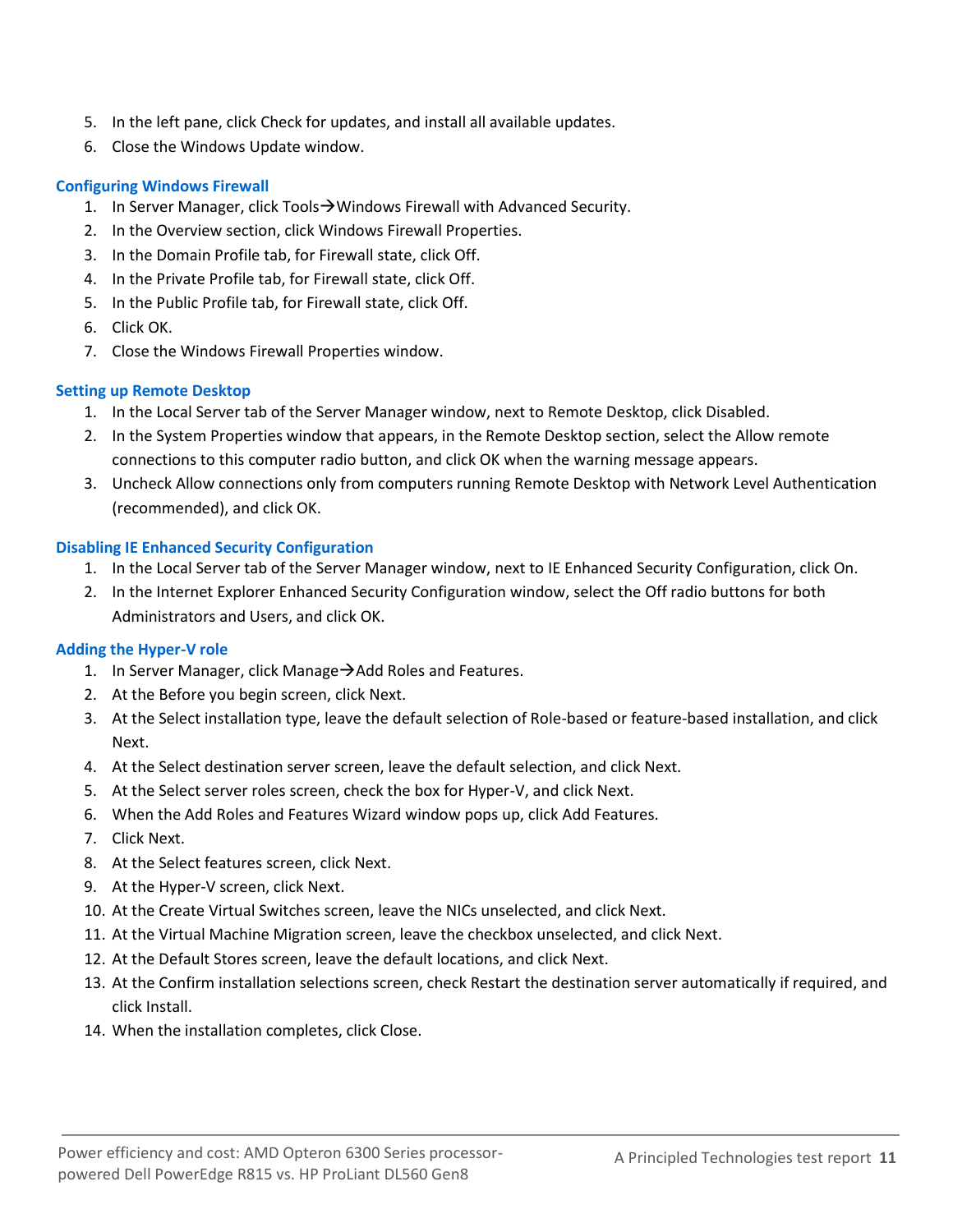### **Configuring the iSCSI storage area network**

For our shared storage solution, we used two Dell EqualLogic PS6010 arrays, each containing 16 drives in a RAID 10. We cabled each Dell EqualLogic PS6010 and each server NIC dedicated to storage to a Dell PowerConnect 6248 switch. We enabled jumbo frames on all applicable devices.

#### **Enabling jumbo frames on the Dell PowerConnect 6248**

Using the command-line console, via serial cable, log in using appropriate credentials and enter the following commands:

```
console> enable
console# configure
console(config)# interface range ethernet all
console(config-if)# mtu 9216
console(config-if)# end
console# copy running-config startup-config
console# exit
```
#### **Configuring the Dell EqualLogic PS6010 storage arrays**

- 1. Using the command-line console, via serial cable, reset the first Dell EqualLogic PS6010 by using the reset command.
- 2. Supply a group name, group IP address, and IP address for eth0 on the first of the two arrays.
- 3. Reset the second array in the same manner, supplying the group name to join and IP address created in Step 2, and supply an IP address in the same subnet for eth0.
- 4. After group creation, using a computer connected to the same subnet as the storage, use the Dell EqualLogic Web interface to do the following:
	- a. Assign IP addresses in the same subnet on two of the remaining NICs. Assign an IP address in a separate management subnet on the fourth NIC. Enable all NICs.
	- b. Verify matching firmware levels and MTU size of 9,000 on each array.
	- c. Click each member array, and choose Yes when prompted to configure the member. Choose RAID 10 for each array.
	- d. Create two 2TB volumes for VM virtual hard-drive storage.
	- e. Enable shared access to the iSCSI targets from each initiator.

#### **Enabling jumbo frames on the server NICs**

Complete the following steps on each host:

- 1. Click Start and type ncpa.cpl, then press Enter.
- 2. Right-click the first storage-connected adapter, and click Properties.
- 3. Click Configure.
- 4. Click Advanced.
- 5. Click Jumbo Frame, and in the Value field, enter 9000.
- 6. Click OK.
- 7. Click OK.
- 8. Repeat steps 2-7 for each storage-connected adapter.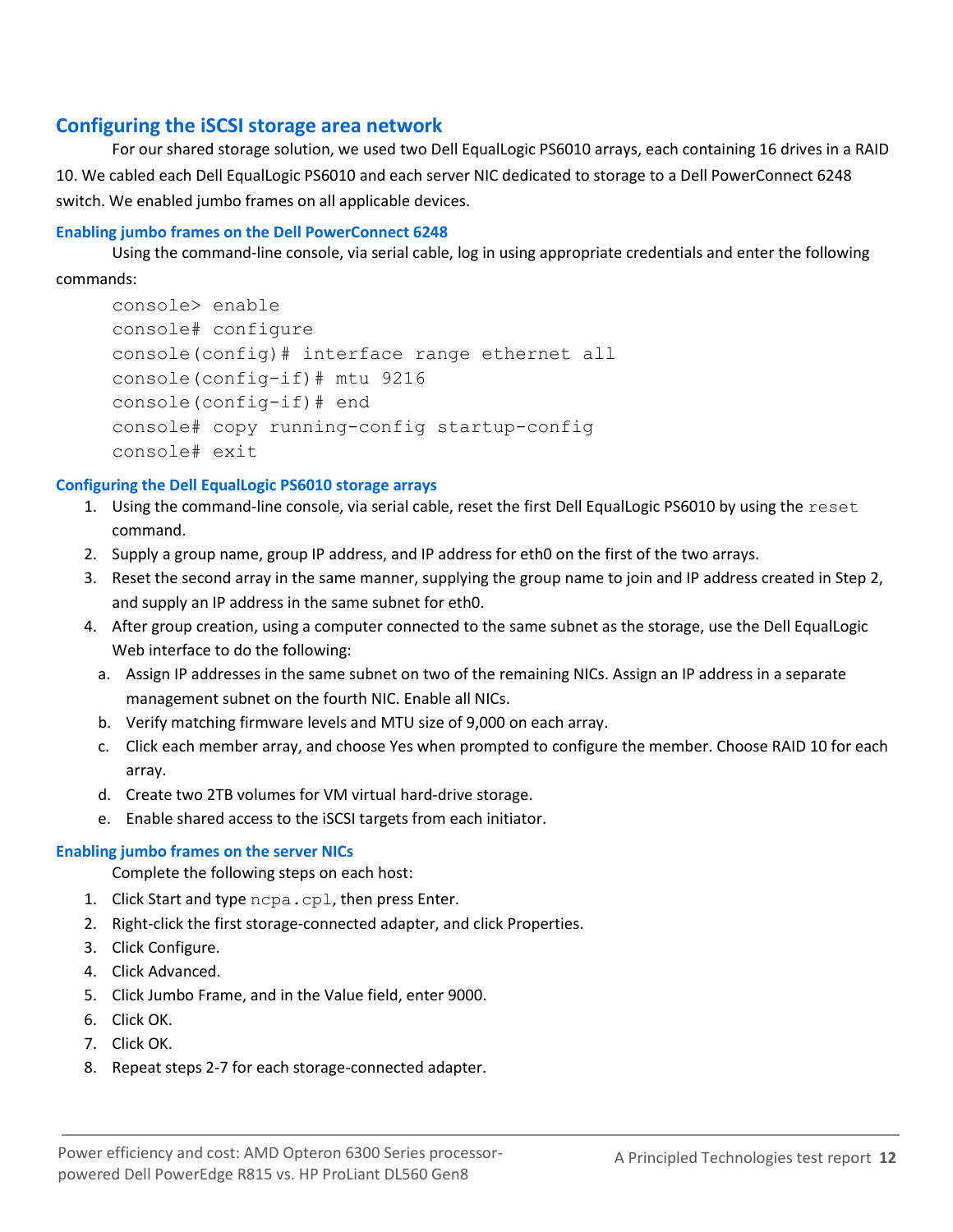#### **Adding the MPIO feature**

- 1. In Server Manager, click Manage $\rightarrow$  Add Roles and Features.
- 2. At the Before you begin screen, click Next.
- 3. At the Select installation type, leave the default selection of Role-based or feature-based installation, and click Next.
- 4. At the Select destination server screen, leave the default selection, and click Next.
- 5. At the Select server roles screen, click Next.
- 6. When the Add Roles and Features Wizard window pops up, click Add Features.
- 7. Click Next.
- 8. At the Select features screen, check the box for Multipath I/O, and click Next.
- 9. At the Confirm installation selections screen, click Install.
- 10. When the installation completes, click Close.

#### **Installing Dell EqualLogic Host Integration Tools**

- 1. Insert the disk, and click Setup64.exe.
- 2. At the Welcome screen, click Next.
- 3. At the License Agreement screen, review and accept the terms of the license agreement, and click Next.
- 4. At the Destination Folder screen, click Next.
- 5. At the Select Type screen, select Custom, and click Next.
- 6. At the Custom Setup screen, disable the Auto-Snapshot Manager/Microsoft Edition feature, and click Next.
- 7. At the Ready to Install the Program screen, click Install.
- 8. At the Installation Complete screen, click Finish.
- 9. In the pop-up window that follows to restart the system, click Yes.

#### **Connecting to the volume with Microsoft iSCSI Initiator**

- 1. To launch iSCSI Initiator, select Tools from the Server Manager menu, and click iSCSI Initiator.
- 2. Select the Discovery Tab, and click Discover Portal.
- 3. Enter the IP Address for the Dell EqualLogic Storage Group, and click OK.
- 4. Select the Targets tab, and click Refresh.
- 5. Select the first Inactive Target listed, and click Connect.
- 6. Select Add this connection to the list of Favorite Targets, check the Enable multi-path check box, and click OK.

#### **Building the Hyper-V VMs**

Complete the following steps on each host.

#### **Creating a virtual switch**

- 1. Open Server Manager, and click Tools  $\rightarrow$  Hyper-V Manager.
- 2. In the right pane, click Virtual Switch Manager.
- 3. Under type of virtual switch, leave External highlighted, and click Create Virtual Switch.
- 4. Enter a name (we chose VMSwitch), and select the Microsoft Network Adapter Multiplexor Driver from the drop-down menu under External Network to select the teamed NIC. Check the Allow management operating system to share this network adapter, and click Apply.
- 5. When the warning pops up, click Yes.
- 6. Click OK.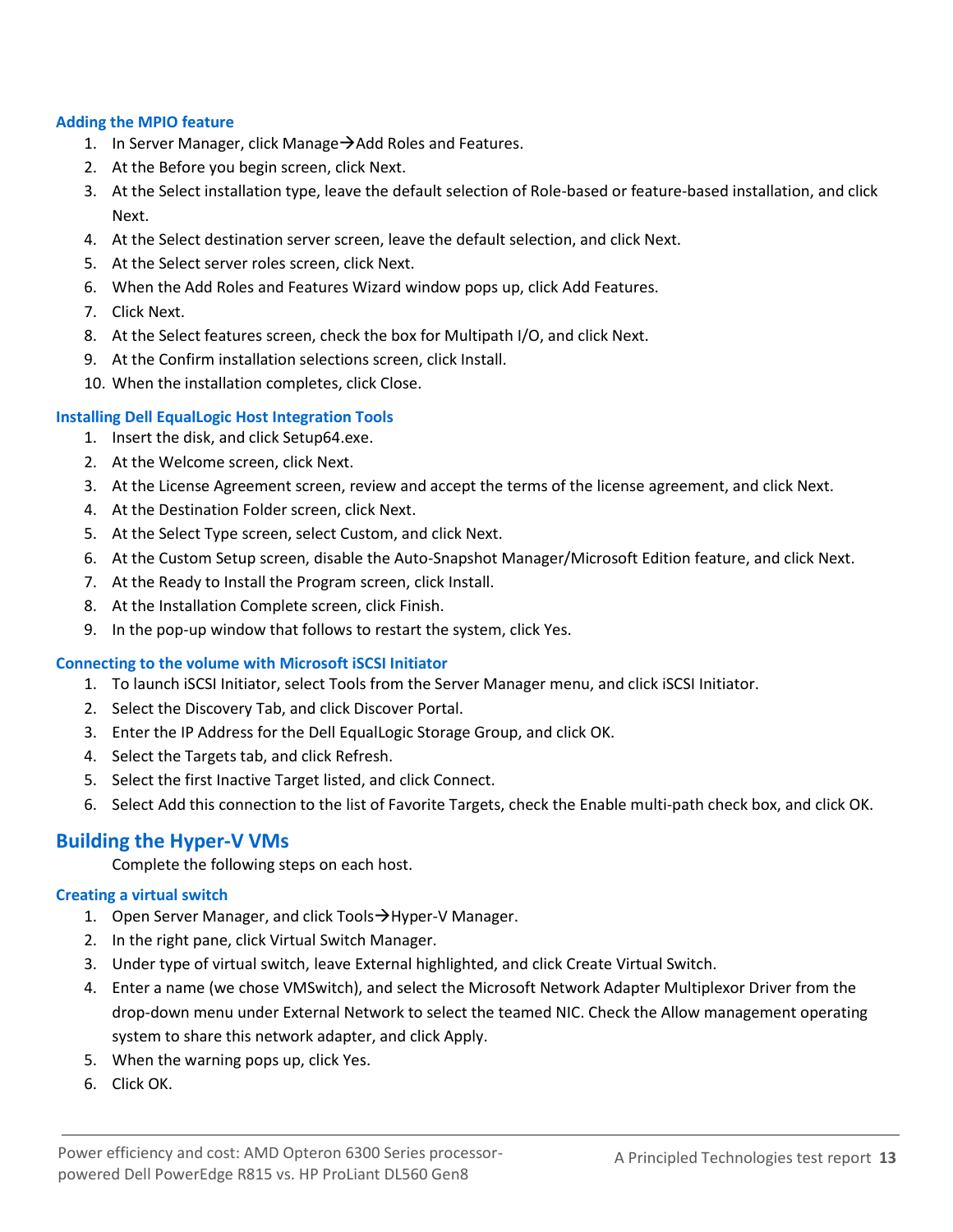#### **Creating a virtual machine**

- 1. Open Server Manager, and on the left-hand side, click Hyper-V.
- 2. Right-click the local server, and click Hyper-V Manager.
- 3. Click New, and select Virtual Machine.
- 4. Enter a name for the VM, and click Next.
- 5. For Startup Memory, enter 8192, and click Next.
- 6. On the Configure Networking screen, to use the virtual switch, select VMSwitch, and click Next.
- 7. On the Connect Virtual Hard Disk screen, select the radio button for Create a virtual hard disk. Enter a name for the VHD and a size of 50 GB. Click Finish.
- 8. After the VM is created, right-click the VM, and click Settings.
- 9. Click Processor, and increase Number of virtual processors to 4.
- 10. Click OK.

#### **Creating a virtual hard disk**

We created two more VHDs per VM for Microsoft SQL Server 2012 data and logs. We stored these VHDs on the

associated storage arrays.

- 1. Open Server Manager, and on the left-hand side, click Hyper-V.
- 2. Right-click the local server, and click Hyper-V Manager.
- 3. Click New, and select Hard Disk.
- 4. Click Next.
- 5. Select VHDX, and click Next.
- 6. Select Fixed size, and click Next.
- 7. Give the hard disk a name and location, and click Next.
- 8. Select Create a new blank virtual hard disk, and enter a size.
- 9. Click Finish.

#### **Installing the guest OS (Windows Server 2012 Datacenter Edition)**

- 1. In Hyper-V Manager, right-click the VM, and click Settings.
- 2. Click DVD Drive, and select the radio button for Physical CD/DVD drive.
- 3. Click OK.
- 4. Insert the Windows Server 2012 Datacenter DVD into the optical drive on the host.
- 5. Start the VM, and follow the steps outlined above to install Windows Server 2012 Datacenter Edition. The VMs do not require the Hyper-V role.

#### **Installing SQL Server 2012 on VM 1**

- 1. Connect and log into the virtual machine.
- 2. Insert the installation DVD for SQL Server 2012 into the appropriate Hyper-V host server's DVD drive and attach it to the virtual machine.
- 3. Click Run SETUP.EXE. If Autoplay does not begin the installation, navigate to the SQL Server 2012 DVD, and double-click it.
- 4. If the installer prompts you with a .NET installation prompt, click Yes to enable the .NET Framework Core role.
- 5. In the left pane, click Installation.
- 6. Click New SQL Server stand-alone installation or add features to an existing installation.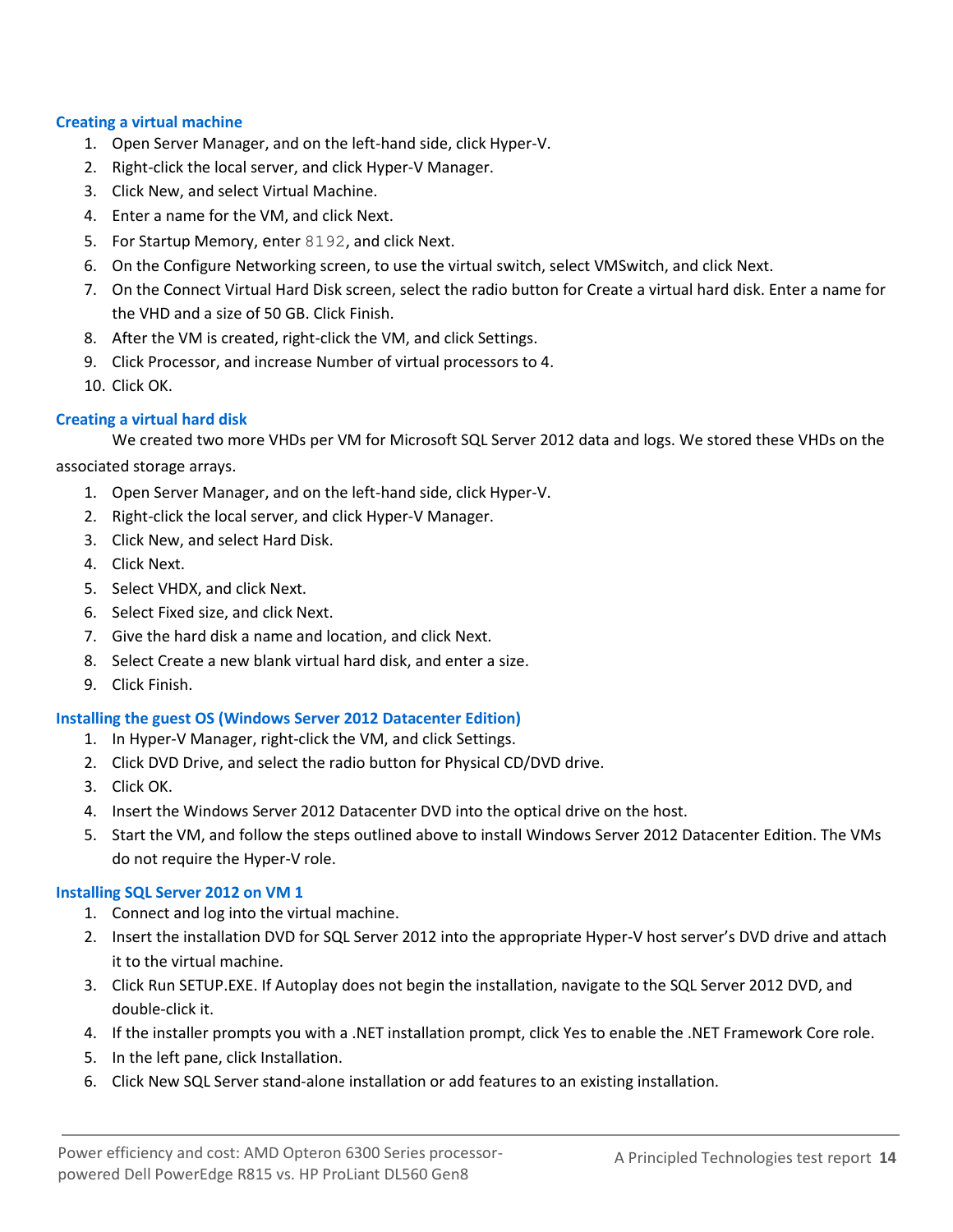- 7. At the Setup Support Rules screen, wait for the rule check to complete. If there are no failures or relevant warnings, click OK.
- 8. Enter your product key, and click Next.
- 9. Click the checkbox to accept the license terms, and click Next.
- 10. If no failures are displayed after the setup support files are installed, click Next.
- 11. At the Setup Role screen, choose SQL Server Feature Installation.
- 12. At the Feature Selection screen, select the features that your organization requires. We chose the following features for this guide: Database Engine Services, Full-Text and Semantic Extractions for Search, Client Tools Connectivity, Client Tools Backwards Compatibility, Management Tools – Basic, and Management Tools – Complete. Click Next.
- 13. At the Installation Rules screen, click Next after the check completes.
- 14. At the Instance configuration screen, enter the appropriate details for your configuration. For a default instance, leave the defaults selected. For a named instance, enter a new instance name and adjust the file paths as necessary. Click Next.
- 15. At the Disk Space Requirements screen, click Next.
- 16. At the Server Configuration screen, choose the service account, preferably an Active Directory domain account, fill in a password if necessary, and click Next.
- 17. At the Database Engine Configuration screen, choose Mixed Mode and enter the system administrator password. Click Add Current User.
- 18. Click Next.
- 19. At the Error reporting screen, click Next.
- 20. At the Installation Configuration Rules screen, check that there are no failures or relevant warnings, and click Next.
- 21. At the Ready to Install screen, click Install.
- 22. After installation completes, click Close.
- 23. Close the installation window.

#### **Cloning the VMs**

- 1. Shut down the guest OS on the base VM.
- 2. Browse to the folder containing the VHDs.
- 3. Make 16 new copies of the OS, Data, and Log VHDs, so that there are 17 of each. One of each will be for the base VM, and the remaining 16 will be for the target VMs.
- 4. Rename the VMs appropriately.
- 5. Open Hyper-V Manager, and select Create a new virtual machine.
- 6. Using the same vRAM and vCPU specifications outlined above, create a new virtual machine using one of the copied OS VHDs.
- 7. After completing the wizard, attach the Data and Log VHDs.
- 8. Repeat steps 6-7 for the remaining 15 VMs.
- 9. In each VM, assign a static IP address.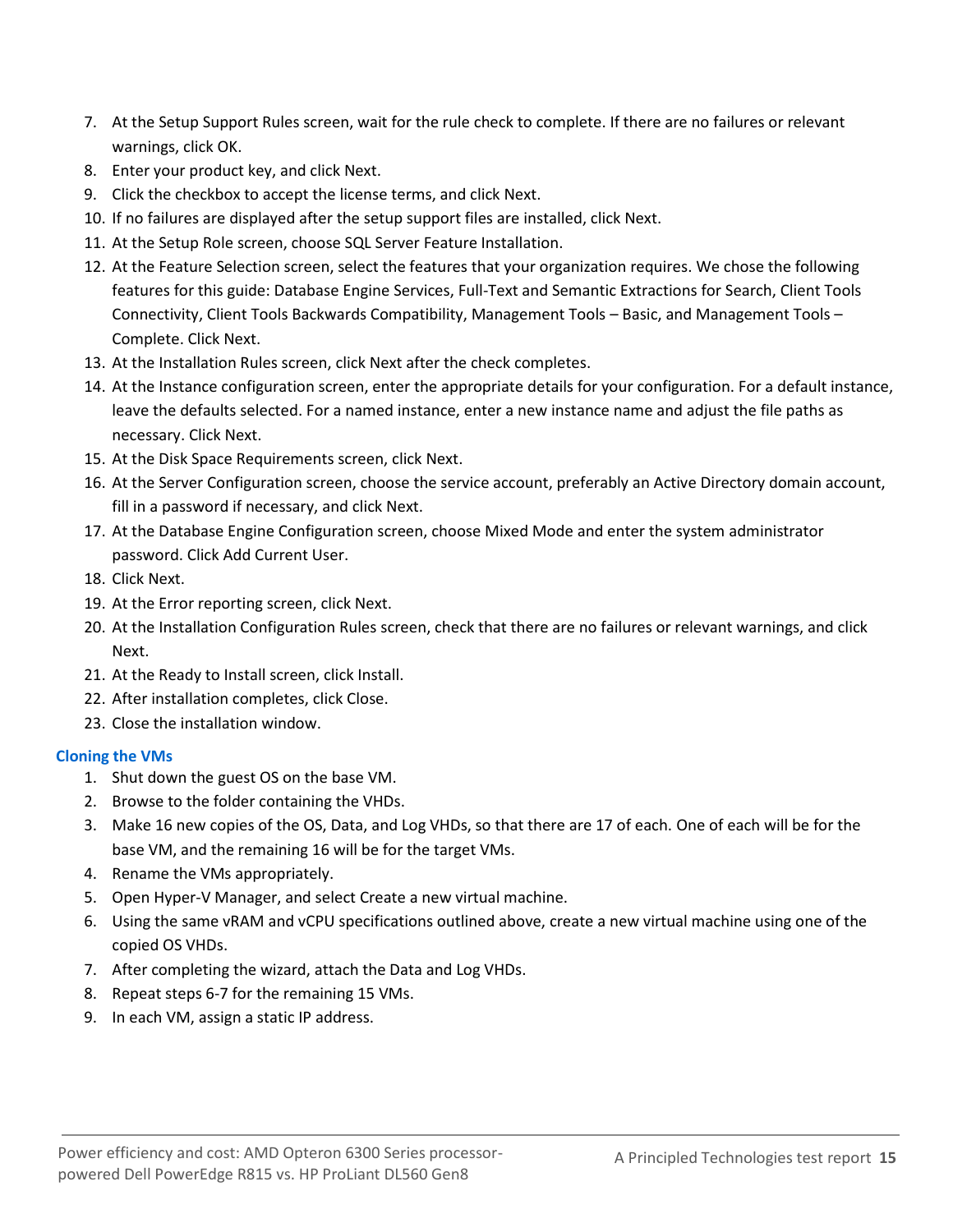### **Configuring the database (DVD Store)**

#### **Data generation overview**

We generated the data using the Install.pl script included with DVD Store version 2.1 (DS2), providing the parameters for our 5GB database size and the database platform on which we ran Microsoft SQL Server. We ran the Install.pl script on a utility system running Linux. The database schema was also generated by the Install.pl script.

After processing the data generation, we transferred the data files and schema creation files to a Windowsbased system running SQL Server 2012. We built the 5GB database in SQL Server 2012, and then performed a full backup, storing the backup file on the C: drive for quick access. We used that backup file to restore to the servers between test runs. We performed this procedure once.

The only modification we made to the schema creation scripts were the specified file sizes for our database. We explicitly set the file sizes higher than necessary to ensure that no file-growth activity would affect the outputs of the test. Besides this file size modification, the database schema was created and loaded according to the DVD Store documentation. Specifically, we followed the steps below:

- 1. We generated the data and created the database and file structure using database creation scripts in the DS2 download. We made size modifications specific to our 5GB database and the appropriate changes to drive letters.
- 2. We transferred the files from our Linux data generation system to a Windows system running SQL Server.
- 3. We created database tables, stored procedures, and objects using the provided DVD Store scripts.
- 4. We set the database recovery model to bulk-logged to prevent excess logging.
- 5. We loaded the data we generated into the database. For data loading, we used the import wizard in SQL Server Management Studio. Where necessary, we retained options from the original scripts, such as Enable Identity Insert.
- 6. We created indices, full-text catalogs, primary keys, and foreign keys using the database-creation scripts.
- 7. We updated statistics on each table according to database-creation scripts, which sample 18 percent of the table data.
- 8. On the SQL Server instance, we created a ds2user SQL Server login using the following Transact SQL (TSQL) script:

```
USE [master]
GO
CREATE LOGIN [ds2user] WITH PASSWORD=N'',
           DEFAULT_DATABASE=[master],
           DEFAULT_LANGUAGE=[us english],
           CHECK_EXPIRATION=OFF,
           CHECK_POLICY=OFF
```
GO

- 9. We set the database recovery model back to full.
- 10. We set the database recovery interval to 1440 minutes.
- 11. We created the necessary full text index using SQL Server Management Studio.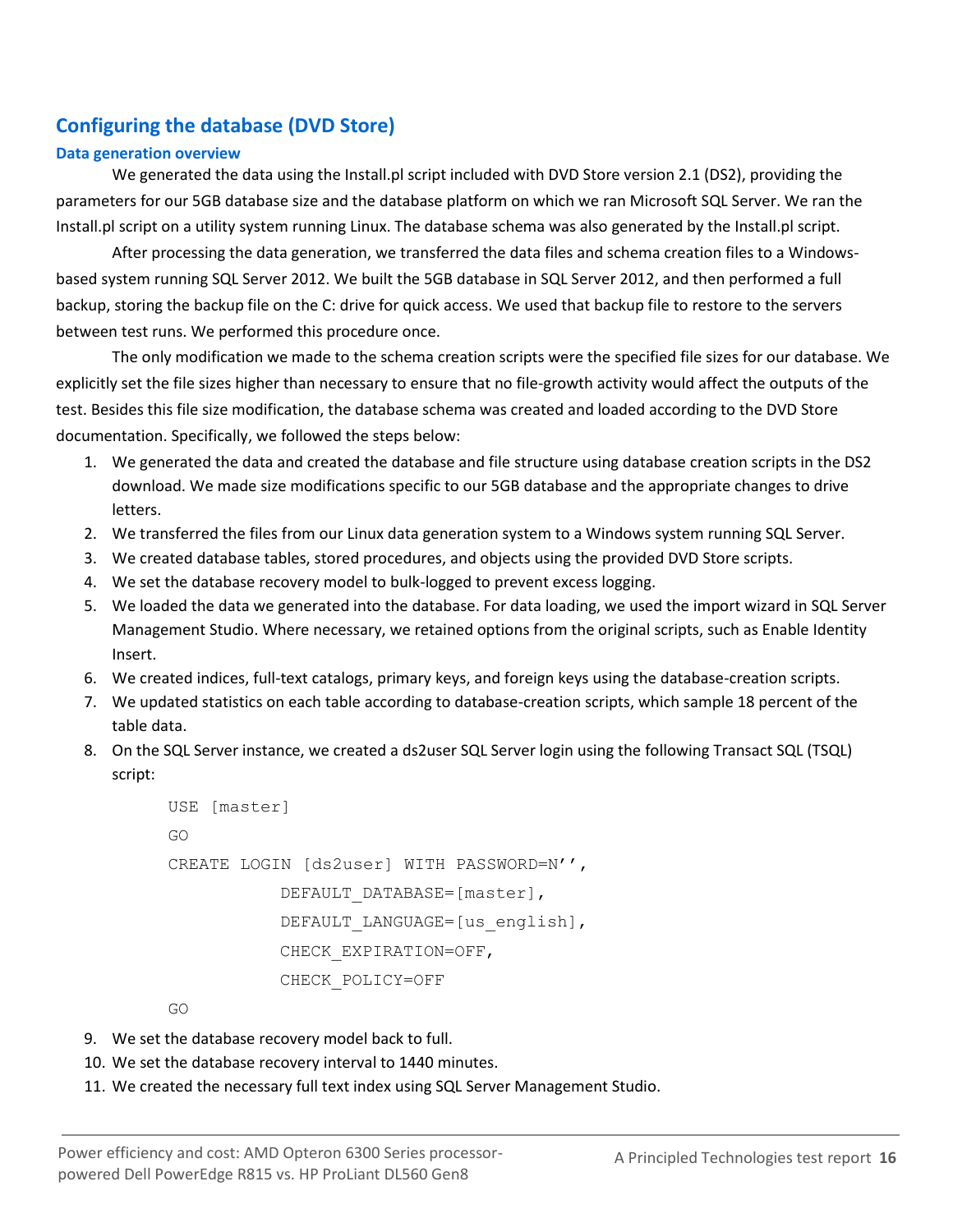- 12. We created a database user and mapped this user to the SQL Server login.
- 13. We then performed a full backup of the database. This backup allowed us to restore the databases to a pristine state relatively quickly between tests.

#### **Running the DVD Store tests**

We created a series of batch files, SQL scripts, and shell scripts to automate the complete test cycle. DVD Store outputs an orders-per-minute metric, which is a running average calculated through the test. In this report, we report the last OPM result reported by each client/target pair.

Each complete test cycle consisted of the general steps listed below. For each scenario, we ran three test cycles, and reported the median outcome.

- 1. Clean up prior outputs from the server and all client driver systems.
- 2. Drop all databases from the test servers.
- 3. Restore all databases on all test servers.
- 4. Reboot the server and all client systems.
- 5. Let the test server idle until the power utilization settled.
- 6. Start the DVD Store driver on all respective clients.
- 7. We used the following DVD Store parameters for testing the servers in this study:

ds2sqlserverdriver.exe --target=<target\_IP> --ramp\_rate=10 – warmup time=10 --run time=30 --n threads=32 --db size=5GB --think time=0 --detailed view=Y --database name=DS2